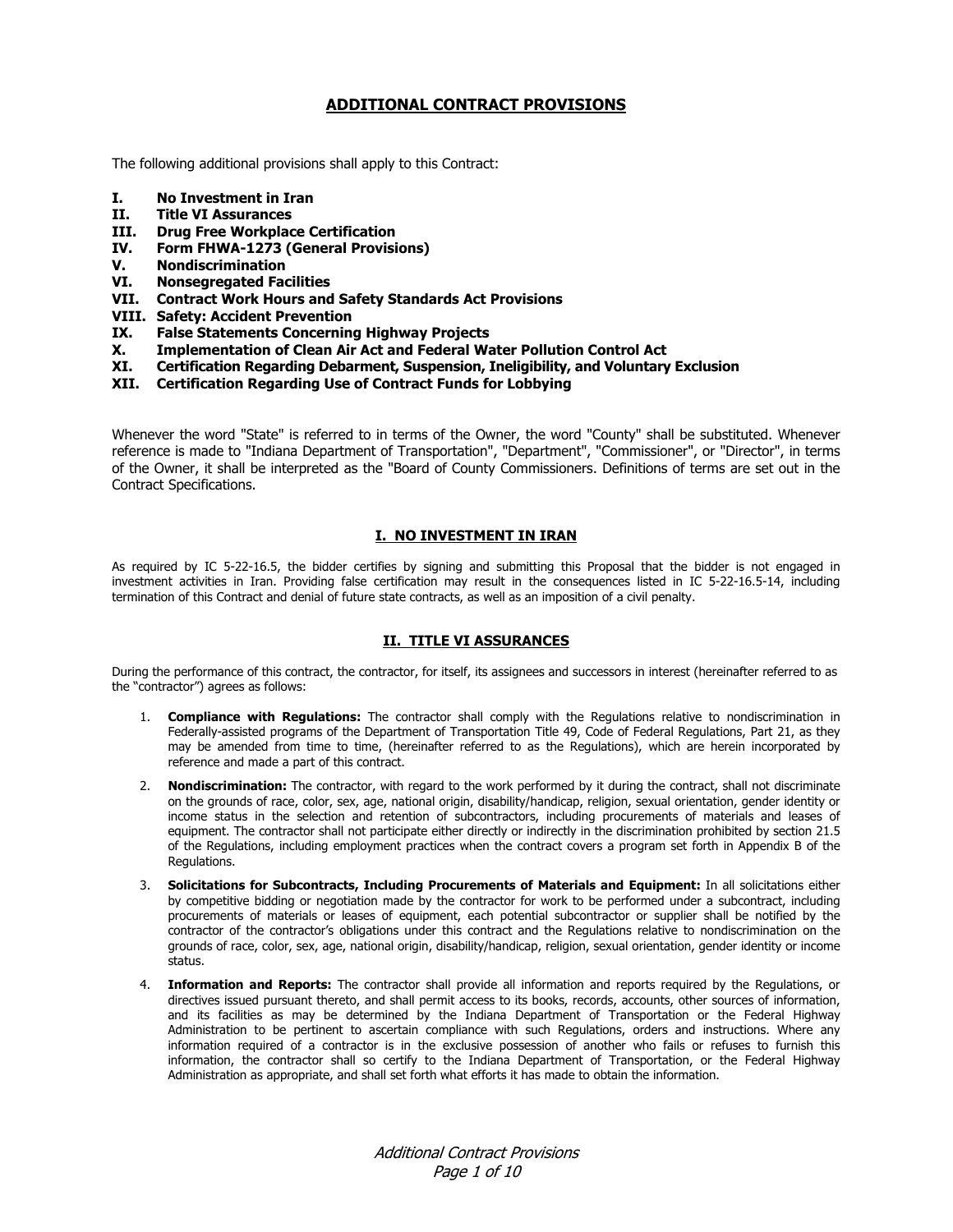- 5. **Sanctions for Noncompliance:** In the event of the contractor's noncompliance with the nondiscrimination provisions of this contract, the Indiana Department of Transportation shall impose such contract sanctions as it or the Federal Highway Administration may determine to be appropriate, including, but not limited to: (a) withholding of payments to the contractor under the contract until the contractor complies, and/or (b) cancellation, termination or suspension of the contract, in whole or in part.
- 6. **Incorporation of Provisions:** The contractor shall include the provisions of paragraphs (1) through (6) in every subcontract, including procurements of materials and leases of equipment, unless exempt by the Regulations, or directives issued pursuant thereto.

The contractor shall take such action with respect to any subcontract or procurement as the Indiana Department of Transportation or the Federal Highway Administration may direct as a means of enforcing such provisions including sanctions for non-compliance, provided, however, that, in the event a contractor becomes involved in, or is threatened with, litigation with a subcontractor or supplier as a result of such direction, the contractor may request the Indiana Department of Transportation to enter into such litigation to protect the interests of the Indiana Department of Transportation, and, in addition, the contractor may request the United States to enter into such litigation to protect the interests of the United States.

# **III. DRUG FREE WORKPLACE CERTIFICATION**

Pursuant to Executive Order No. 90-5 dated April 12, 1990, issued by Governor Evan Bayh, the Indiana Department of Administration requires inclusion of this certification in all contracts with and grants from the State in excess of \$25,000. No award of a contract or grant shall be made, and no contract, purchase order or agreement, the total amount of which exceeds \$25,000, shall be valid unless and until this certification has been made by the Contractor. False certification or violation of the certification may result in sanctions including, but not limited to, suspension of contract payments, termination of the contract or agreement and/or debarment of contracting opportunities with the State for up to 3 years.

The Contractor certifies and agrees that it will provide a drug free workplace by the means as follows:

- (a) Publishing and providing to all of its employees a statement notifying them that the unlawful manufacture, distribution, dispensing, possession or use of a controlled substance is prohibited in the Contractor's workplace, and specifying the actions that will be taken against employees for violations of such prohibition.
- (b) Establishing a drug-free awareness program to inform its employees of (1) the dangers of drug abuse in the workplace; (2) the Contractor's policy of maintaining a drug-free workplace; (3) any available drug counseling, rehabilitation and employee assistance programs; and (4) the penalties that may be imposed upon an employee for drug abuse violations occurring in the workplace.
- (c) Notifying all employees in the statement required by subparagraph (a) above that as a condition of continued employment, the employee will (1) abide by the terms of the statement; and (2) notify the Contractor of any criminal drug statute conviction for a violation occurring in the workplace no later than five (5) days after such conviction.
- (d) Notifying the contracting State agency and the Indiana Department of Administration in writing within ten (10) days after receiving notice from an employee under subdivision (c)(2) above, or otherwise receiving actual notice of such conviction;
- (e) Within thirty (30) days after receiving notice under subdivision (c)(2) above of a conviction, imposing the following sanctions or remedial measures on any employee who is convicted of drug abuse violations occurring in the workplace: (1) taking appropriate personnel action against the employee, up to and including termination; or (2) requiring such employee to satisfactorily participate in a drug abuse assistance or rehabilitation program approved for such purposes by a Federal, state or local health, law enforcement, or other appropriate agency.
- (f) Making a good faith effort to maintain a drug-free workplace through the implementation of subparagraphs (a) through (e) above.

BY SIGNING AND SUBMITTING THIS PROPOSAL, THE BIDDER AFFIRMS, UNDER PENALTIES OF PERJURY, THAT HE OR SHE CERTIFIES THE ABOVE AND IS AUTHORIZED TO PROVIDE THIS CERTIFICATION ON BEHALF OF THE DESIGNATED ORGANIZATION.

# **IV. FORM FHWA-1273 (GENERAL PROVISIONS)**

1. Form FHWA-1273 must be physically incorporated in each construction contract funded under Title 23 (excluding emergency contracts solely intended for debris removal). The contractor (or subcontractor) must insert this form in each subcontract and further require its inclusion in all lower tier subcontracts (excluding purchase orders, rental agreements and other agreements for supplies or services).

> Additional Contract Provisions Page 2 of 10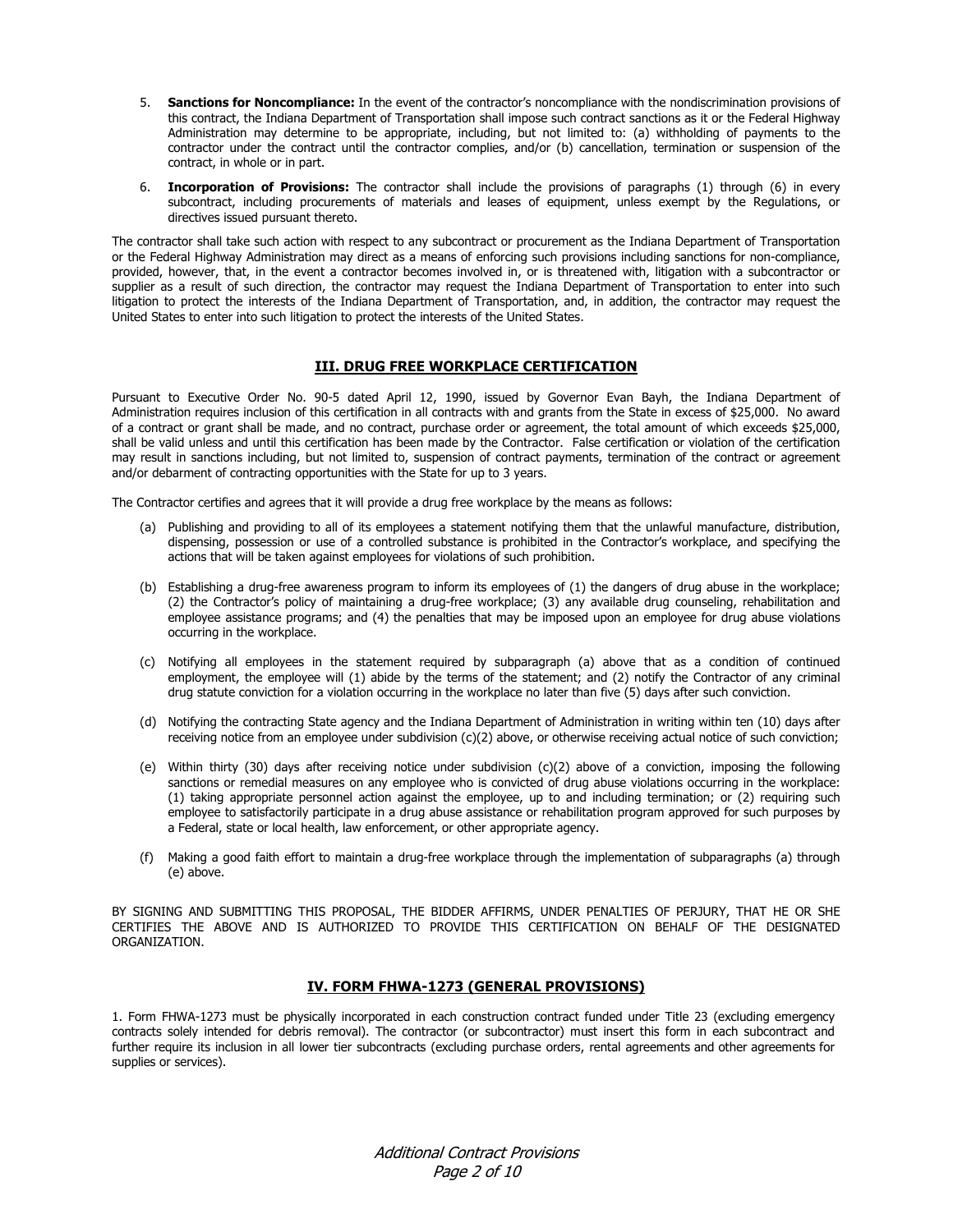The applicable requirements of Form FHWA-1273 are incorporated by reference for work done under any purchase order, rental agreement or agreement for other services. The prime contractor shall be responsible for compliance by any subcontractor, lowertier subcontractor or service provider.

Form FHWA-1273 must be included in all Federal-aid design-build contracts, in all subcontracts and in lower tier subcontracts (excluding subcontracts for design services, purchase orders, rental agreements and other agreements for supplies or services). The design-builder shall be responsible for compliance by any subcontractor, lower-tier subcontractor or service provider.

Contracting agencies may reference Form FHWA-1273 in bid proposal or request for proposal documents, however, the Form FHWA-1273 must be physically incorporated (not referenced) in all contracts, subcontracts and lower-tier subcontracts (excluding purchase orders, rental agreements and other agreements for supplies or services related to a construction contract).

2. Subject to the applicability criteria noted in the following sections, these contract provisions shall apply to all work performed on the contract by the contractor's own organization and with the assistance of workers under the contractor's immediate superintendence and to all work performed on the contract by piecework, station work, or by subcontract.

3. A breach of any of the stipulations contained in these Required Contract Provisions may be sufficient grounds for withholding of progress payments, withholding of final payment, termination of the contract, suspension / debarment or any other action determined to be appropriate by the contracting agency and FHWA.

4. Selection of Labor: During the performance of this contract, the contractor shall not use convict labor for any purpose within the limits of a construction project on a Federal-aid highway unless it is labor performed by convicts who are on parole, supervised release, or probation. The term Federal-aid highway does not include roadways functionally classified as local roads or rural minor collectors.

### **V. NONDISCRIMINATION**

The provisions of this section related to 23 CFR Part 230 are applicable to all Federal-aid construction contracts and to all related construction subcontracts of \$10,000 or more. The provisions of 23 CFR Part 230 are not applicable to material supply, engineering, or architectural service contracts.

In addition, the contractor and all subcontractors must comply with the following policies: Executive Order 11246, 41 CFR 60, 29 CFR 1625-1627, Title 23 USC Section 140, the Rehabilitation Act of 1973, as amended (29 USC 794), Title VI of the Civil Rights Act of 1964, as amended, and related regulations including 49 CFR Parts 21, 26 and 27; and 23 CFR Parts 200, 230, and 633.

The contractor and all subcontractors must comply with: the requirements of the Equal Opportunity Clause in 41 CFR 60- 1.4(b) and, for all construction contracts exceeding \$10,000, the Standard Federal Equal Employment Opportunity Construction Contract Specifications in 41 CFR 60-4.3.

Note: The U.S. Department of Labor has exclusive authority to determine compliance with Executive Order 11246 and the policies of the Secretary of Labor including 41 CFR 60, and 29 CFR 1625-1627. The contracting agency and the FHWA have the authority and the responsibility to ensure compliance with Title 23 USC Section 140, the Rehabilitation Act of 1973, as amended (29 USC 794), and Title VI of the Civil Rights Act of 1964, as amended, and related regulations including 49 CFR Parts 21, 26 and 27; and 23 CFR Parts 200, 230, and 633.

The following provision is adopted from 23 CFR 230, Appendix A, with appropriate revisions to conform to the U.S. Department of Labor (US DOL) and FHWA requirements.

**1. Equal Employment Opportunity:** Equal employment opportunity (EEO) requirements not to discriminate and to take affirmative action to assure equal opportunity as set forth under laws, executive orders, rules, regulations (28 CFR 35, 29 CFR 1630, 29 CFR 1625-1627, 41 CFR 60 and 49 CFR 27) and orders of the Secretary of Labor as modified by the provisions prescribed herein, and imposed pursuant to 23 U.S.C. 140 shall constitute the EEO and specific affirmative action standards for the contractor's project activities under this contract. The provisions of the Americans with Disabilities Act of 1990 (42 U.S.C. 12101 et seq.) set forth under 28 CFR 35 and 29 CFR 1630 are incorporated by reference in this contract. In the execution of this contract, the contractor agrees to comply with the following minimum specific requirement activities of EEO:

a. The contractor will work with the contracting agency and the Federal Government to ensure that it has made every good faith effort to provide equal opportunity with respect to all of its terms and conditions of employment and in their review of activities under the contract.

b. The contractor will accept as its operating policy the following statement:

"It is the policy of this Company to assure that applicants are employed, and that employees are treated during employment, without regard to their race, religion, sex, color, national origin, age or disability. Such action shall include: employment, upgrading, demotion, or transfer; recruitment or recruitment advertising; layoff or termination; rates of pay or other forms of compensation; and selection for training, including apprenticeship, pre-apprenticeship, and/or on-the-job training."

> Additional Contract Provisions Page 3 of 10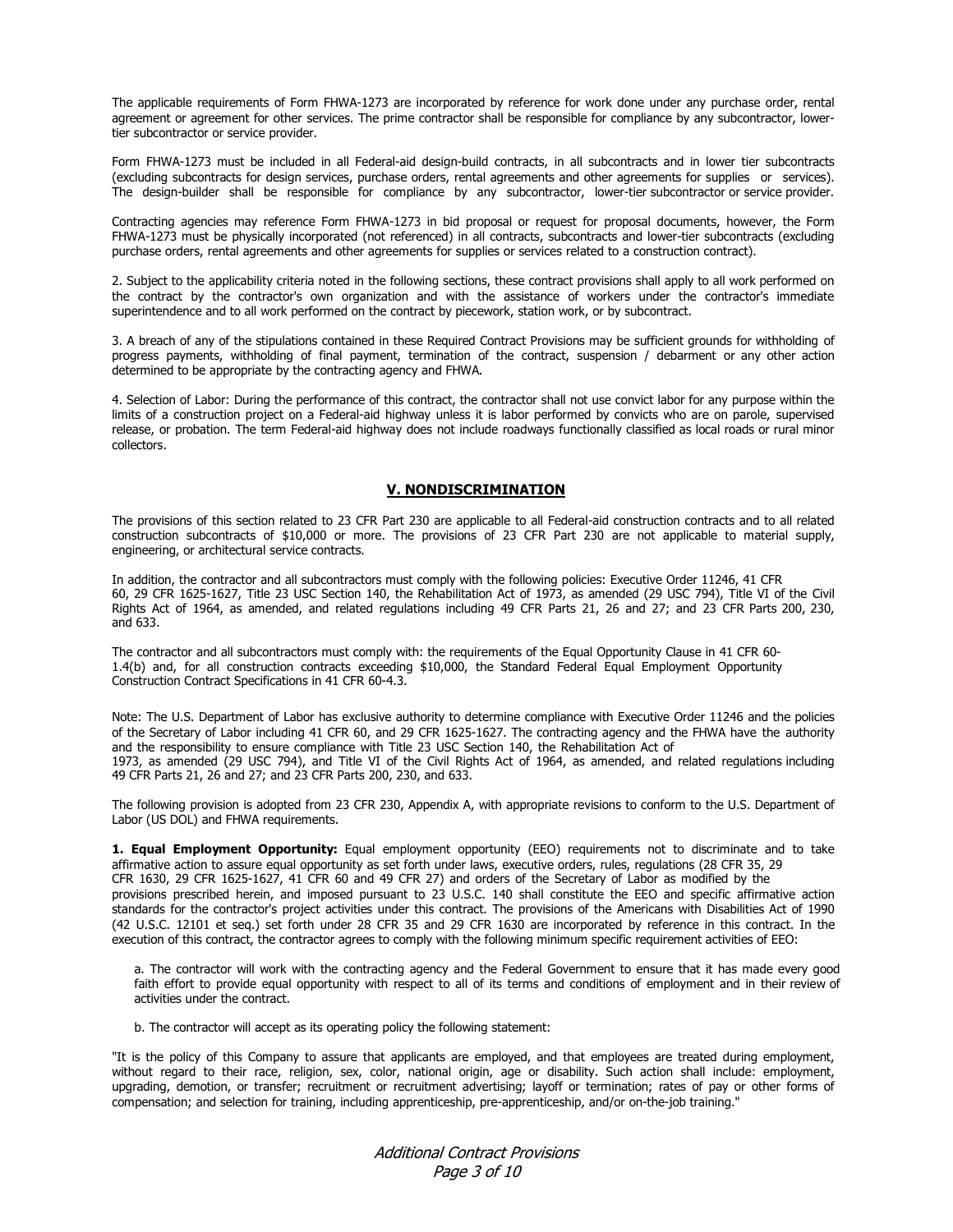**2. EEO Officer:** The contractor will designate and make known to the contracting officers an EEO Officer who will have the responsibility for and must be capable of effectively administering and promoting an active EEO program and who must be assigned adequate authority and responsibility to do so.

**3. Dissemination of Policy:** All members of the contractor's staff who are authorized to hire, supervise, promote, and discharge employees, or who recommend such action, or who are substantially involved in such action, will be made fully cognizant of, and will implement, the contractor's EEO policy and contractual responsibilities to provide EEO in each grade and classification of employment. To ensure that the above agreement will be met, the following actions will be taken as a minimum:

a. Periodic meetings of supervisory and personnel office employees will be conducted before the start of work and then not less often than once every six months, at which time the contractor's EEO policy and its implementation will be reviewed and explained. The meetings will be conducted by the EEO Officer.

b. All new supervisory or personnel office employees will be given a thorough indoctrination by the EEO Officer, covering all major aspects of the contractor's EEO obligations within thirty days following their reporting for duty with the contractor.

c. All personnel who are engaged in direct recruitment for the project will be instructed by the EEO Officer in the contractor's procedures for locating and hiring minorities and women.

d. Notices and posters setting forth the contractor's EEO policy will be placed in areas readily accessible to employees, applicants for employment and potential employees.

e. The contractor's EEO policy and the procedures to implement such policy will be brought to the attention of employees by means of meetings, employee handbooks, or other appropriate means.

**4. Recruitment:** When advertising for employees, the contractor will include in all advertisements for employees the notation: "An Equal Opportunity Employer." All such advertisements will be placed in publications having a large circulation among minorities and women in the area from which the project work force would normally be derived.

a. The contractor will, unless precluded by a valid bargaining agreement, conduct systematic and direct recruitment through public and private employee referral sources likely to yield qualified minorities and women. To meet this requirement, the contractor will identify sources of potential minority group employees, and establish with such identified sources procedures whereby minority and women applicants may be referred to the contractor for employment consideration.

b. In the event the contractor has a valid bargaining agreement providing for exclusive hiring hall referrals, the contractor is expected to observe the provisions of that agreement to the extent that the system meets the contractor's compliance with EEO contract provisions. Where implementation of such an agreement has the effect of discriminating against minorities or women, or obligates the contractor to do the same, such implementation violates Federal nondiscrimination provisions.

c. The contractor will encourage its present employees to refer minorities and women as applicants for employment. Information and procedures with regard to referring such applicants will be discussed with employees.

**5. Personnel Actions:** Wages, working conditions, and employee benefits shall be established and administered, and personnel actions of every type, including hiring, upgrading, promotion, transfer, demotion, layoff, and termination, shall be taken without regard to race, color, religion, sex, national origin, age or disability. The following procedures shall be followed:

a. The contractor will conduct periodic inspections of project sites to insure that working conditions and employee facilities do not indicate discriminatory treatment of project site personnel.

b. The contractor will periodically evaluate the spread of wages paid within each classification to determine any evidence of discriminatory wage practices.

c. The contractor will periodically review selected personnel actions in depth to determine whether there is evidence of discrimination. Where evidence is found, the contractor will promptly take corrective action. If the review indicates that the discrimination may extend beyond the actions reviewed, such corrective action shall include all affected persons.

d. The contractor will promptly investigate all complaints of alleged discrimination made to the contractor in connection with its obligations under this contract, will attempt to resolve such complaints, and will take appropriate corrective action within a reasonable time. If the investigation indicates that the discrimination may affect persons other than the complainant, such corrective action shall include such other persons. Upon completion of each investigation, the contractor will inform every complainant of all of their avenues of appeal.

## **6. Training and Promotion:**

a. The contractor will assist in locating, qualifying, and increasing the skills of minorities and women who are applicants for employment or current employees. Such efforts should be aimed at developing full journey level status employees in the type of trade or job classification involved.

> Additional Contract Provisions Page 4 of 10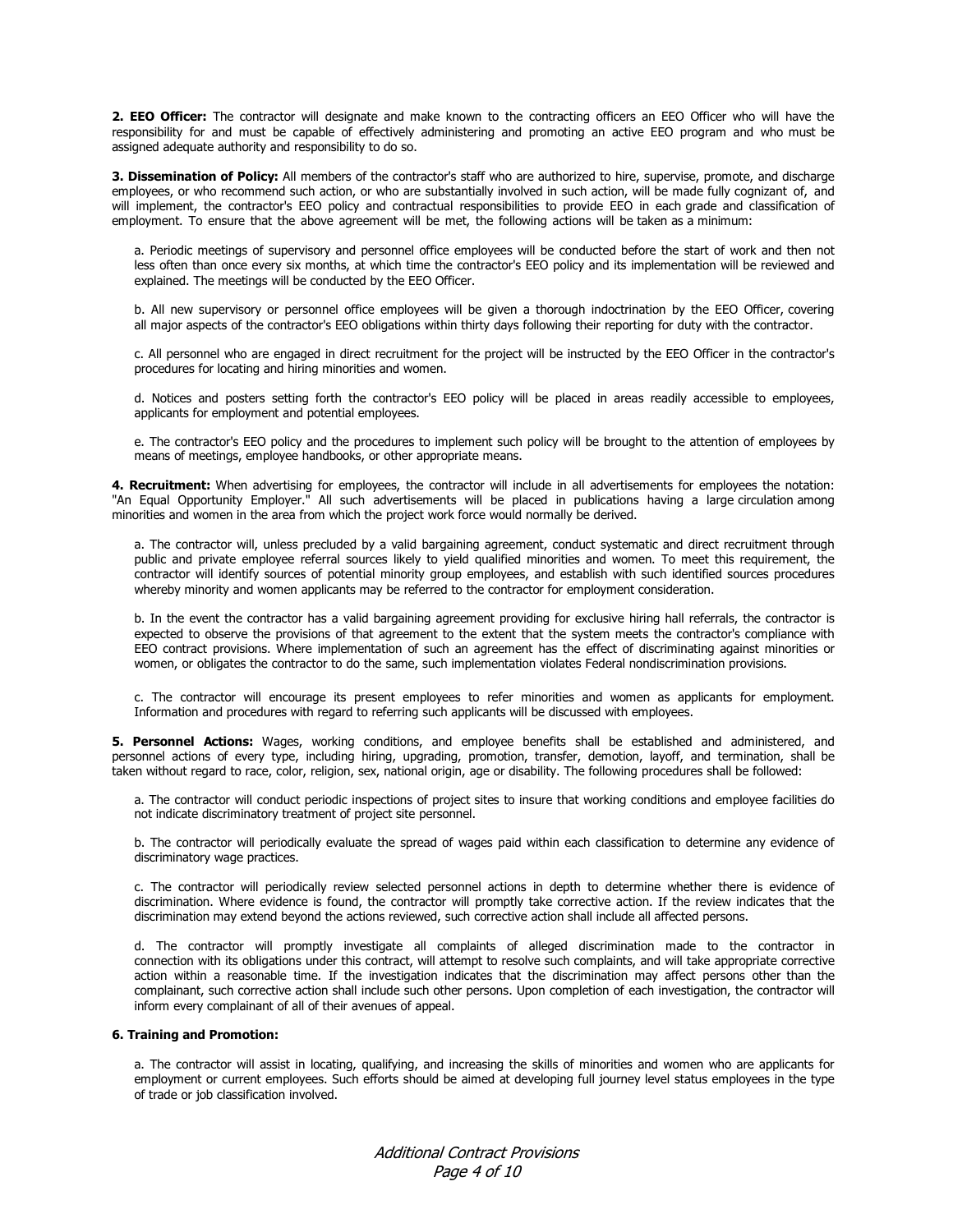b. Consistent with the contractor's work force requirements and as permissible under Federal and State regulations, the contractor shall make full use of training programs, i.e., apprenticeship, and on-the-job training programs for the geographical area of contract performance. In the event a special provision for training is provided under this contract, this subparagraph will be superseded as indicated in the special provision. The contracting agency may reserve training positions for persons who receive welfare assistance in accordance with 23 U.S.C. 140(a).

c. The contractor will advise employees and applicants for employment of available training programs and entrance requirements for each.

d. The contractor will periodically review the training and promotion potential of employees who are minorities and women and will encourage eligible employees to apply for such training and promotion.

**7. Unions:** If the contractor relies in whole or in part upon unions as a source of employees, the contractor will use good faith efforts to obtain the cooperation of such unions to increase opportunities for minorities and women. Actions by the contractor, either directly or through a contractor's association acting as agent, will include the procedures set forth below:

a. The contractor will use good faith efforts to develop, in cooperation with the unions, joint training programs aimed toward qualifying more minorities and women for membership in the unions and increasing the skills of minorities and women so that they may qualify for higher paying employment.

b. The contractor will use good faith efforts to incorporate an EEO clause into each union agreement to the end that such union will be contractually bound to refer applicants without regard to their race, color, religion, sex, national origin, age or disability.

c. The contractor is to obtain information as to the referral practices and policies of the labor union except that to the extent such information is within the exclusive possession of the labor union and such labor union refuses to furnish such information to the contractor, the contractor shall so certify to the contracting agency and shall set forth what efforts have been made to obtain such information.

d. In the event the union is unable to provide the contractor with a reasonable flow of referrals within the time limit set forth in the collective bargaining agreement, the contractor will, through independent recruitment efforts, fill the employment vacancies without regard to race, color, religion, sex, national origin, age or disability; making full efforts to obtain qualified and/or qualifiable minorities and women. The failure of a union to provide sufficient referrals (even though it is obligated to provide exclusive referrals under the terms of a collective bargaining agreement) does not relieve the contractor from the requirements of this paragraph. In the event the union referral practice prevents the contractor from meeting the obligations pursuant to Executive Order 11246, as amended, and these special provisions, such contractor shall immediately notify the contracting agency.

**8. Reasonable Accommodation for Applicants / Employees with Disabilities:** The contractor must be familiar with the requirements for and comply with the Americans with Disabilities Act and all rules and regulations established there under. Employers must provide reasonable accommodation in all employment activities unless to do so would cause an undue hardship.

**9. Selection of Subcontractors, Procurement of Materials and Leasing of Equipment:** The contractor shall not discriminate on the grounds of race, color, religion, sex, national origin, age or disability in the selection and retention of subcontractors, including procurement of materials and leases of equipment. The contractor shall take all necessary and reasonable steps to ensure nondiscrimination in the administration of this contract.

a. The contractor shall notify all potential subcontractors and suppliers and lessors of their EEO obligations under this contract.

b. The contractor will use good faith efforts to ensure subcontractor compliance with their EEO obligations.

## **10. Assurance Required by 49 CFR 26.13(b):**

a. The requirements of 49 CFR Part 26 and the State DOT's U.S. DOT-approved DBE program are incorporated by reference.

b. The contractor or subcontractor shall not discriminate on the basis of race, color, national origin, or sex in the performance of this contract. The contractor shall carry out applicable requirements of 49 CFR Part 26 in the award and administration of DOT-assisted contracts. Failure by the contractor to carry out these requirements is a material breach of this contract, which may result in the termination of this contract or such other remedy as the contracting agency deems appropriate.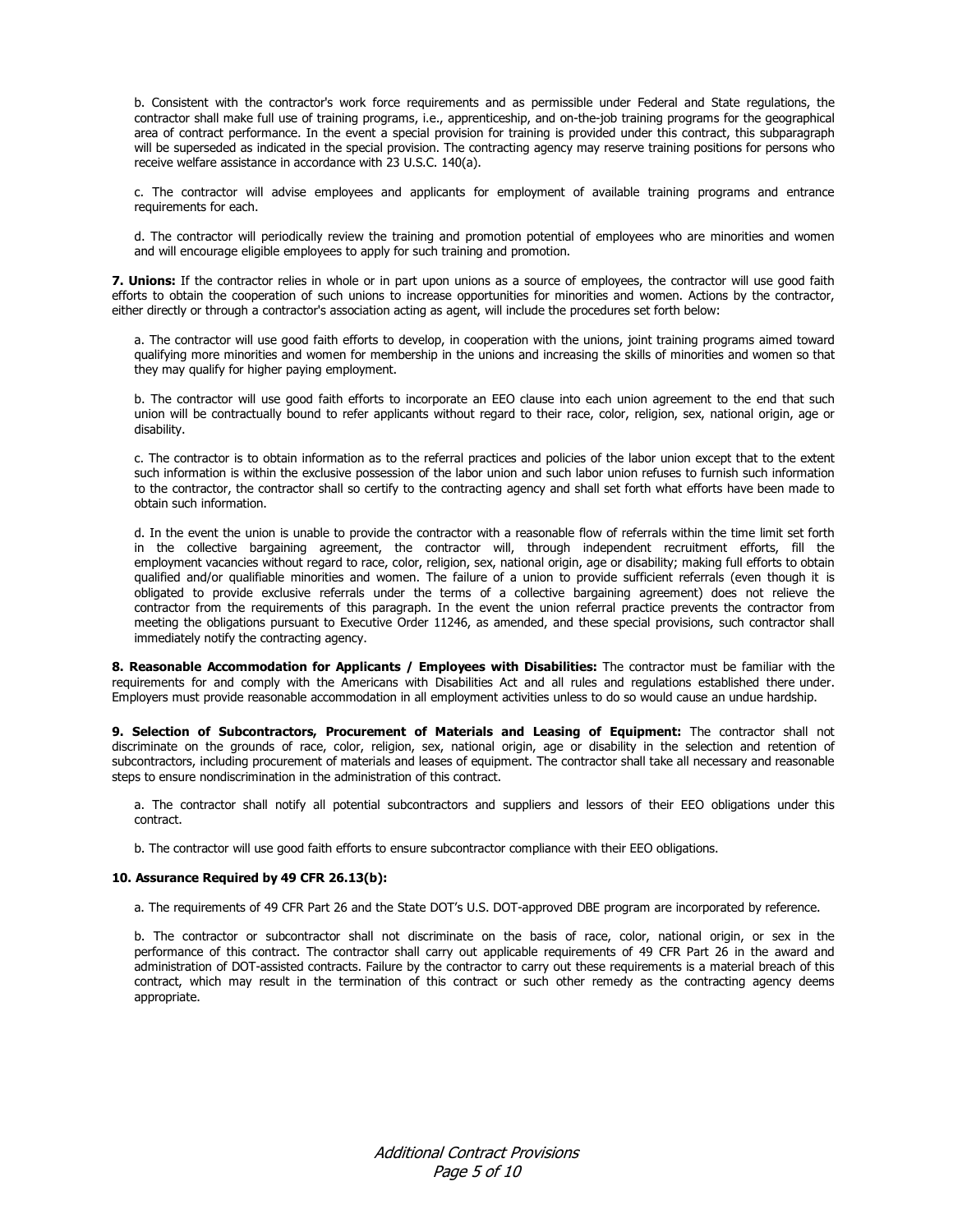11. Records and Reports: The contractor shall keep such records as necessary to document compliance with the EEO requirements. Such records shall be retained for a period of three years following the date of the final payment to the contractor for all contract work and shall be available at reasonable times and places for inspection by authorized representatives of the contracting agency and the FHWA.

a. The records kept by the contractor shall document the following:

(1) The number and work hours of minority and non-minority group members and women employed in each work classification on the project;

(2) The progress and efforts being made in cooperation with unions, when applicable, to increase employment opportunities for minorities and women; and

(3) The progress and efforts being made in locating, hiring, training, qualifying, and upgrading minorities and women;

b. The contractors and subcontractors will submit an annual report to the contracting agency each July for the duration of the project, indicating the number of minority, women, and non-minority group employees currently engaged in each work classification required by the contract work. This information is to be reported on Form FHWA-1391. The staffing data should represent the project work force on board in all or any part of the last payroll period preceding the end of July. If onthe-job training is being required by special provision, the contractor will be required to collect and report training data. The employment data should reflect the work force on board during all or any part of the last payroll period preceding the end of July.

## **VI. NONSEGREGATED FACILITIES**

This provision is applicable to all Federal-aid construction contracts and to all related construction subcontracts of \$10,000 or more.

The contractor must ensure that facilities provided for employees are provided in such a manner that segregation on the basis of race, color, religion, sex, or national origin cannot result. The contractor may neither require such segregated use by written or oral policies nor tolerate such use by employee custom. The contractor's obligation extends further to ensure that its employees are not assigned to perform their services at any location, under the contractor's control, where the facilities are segregated. The term "facilities" includes waiting rooms, work areas, restaurants and other eating areas, time clocks, restrooms, washrooms, locker rooms, and other storage or dressing areas, parking lots, drinking fountains, recreation or entertainment areas, transportation, and housing provided for employees. The contractor shall provide separate or single-user restrooms and necessary dressing or sleeping areas to assure privacy between sexes.

# **VII. CONTRACT WORK HOURS AND SAFETY STANDARDS ACT**

The following clauses apply to any Federal-aid construction contract in an amount in excess of \$100,000 and subject to the overtime provisions of the Contract Work Hours and Safety Standards Act. These clauses shall be inserted in addition to the clauses required by 29 CFR 5.5(a) or 29 CFR 4.6. As used in this paragraph, the terms laborers and mechanics include watchmen and guards.

**1. Overtime requirements.** No contractor or subcontractor contracting for any part of the contract work which may require or involve the employment of laborers or mechanics shall require or permit any such laborer or mechanic in any workweek in which he or she is employed on such work to work in excess of forty hours in such workweek unless such laborer or mechanic receives compensation at a rate not less than one and one-half times the basic rate of pay for all hours worked in excess of forty hours in such workweek.

**2. Violation; liability for unpaid wages; liquidated damages**. In the event of any violation of the clause set forth in paragraph (1.) of this section, the contractor and any subcontractor responsible therefor shall be liable for the unpaid wages. In addition, such contractor and subcontractor shall be liable to the United States (in the case of work done under contract for the District of Columbia or a territory, to such District or to such territory), for liquidated damages. Such liquidated damages shall be computed with respect to each individual laborer or mechanic, including watchmen and guards, employed in violation of the clause set forth in paragraph (1.) of this section, in the sum of \$10 for each calendar day on which such individual was required or permitted to work in excess of the standard workweek of forty hours without payment of the overtime wages required by the clause set forth in paragraph (1.) of this section.

#### **3. Withholding for unpaid wages and liquidated damages.**

The FHWA or the contacting agency shall upon its own action or upon written request of an authorized representative of the Department of Labor withhold or cause to be withheld, from any moneys payable on account of work performed by the contractor or subcontractor under any such contract or any other Federal contract with the same prime contractor, or any other federallyassisted contract subject to the Contract Work Hours and Safety Standards Act, which is held by the same prime contractor, such sums as may be determined to be necessary to satisfy any liabilities of such contractor or subcontractor for unpaid wages and liquidated damages as provided in the clause set forth in paragraph (2.) of this section.

> Additional Contract Provisions Page 6 of 10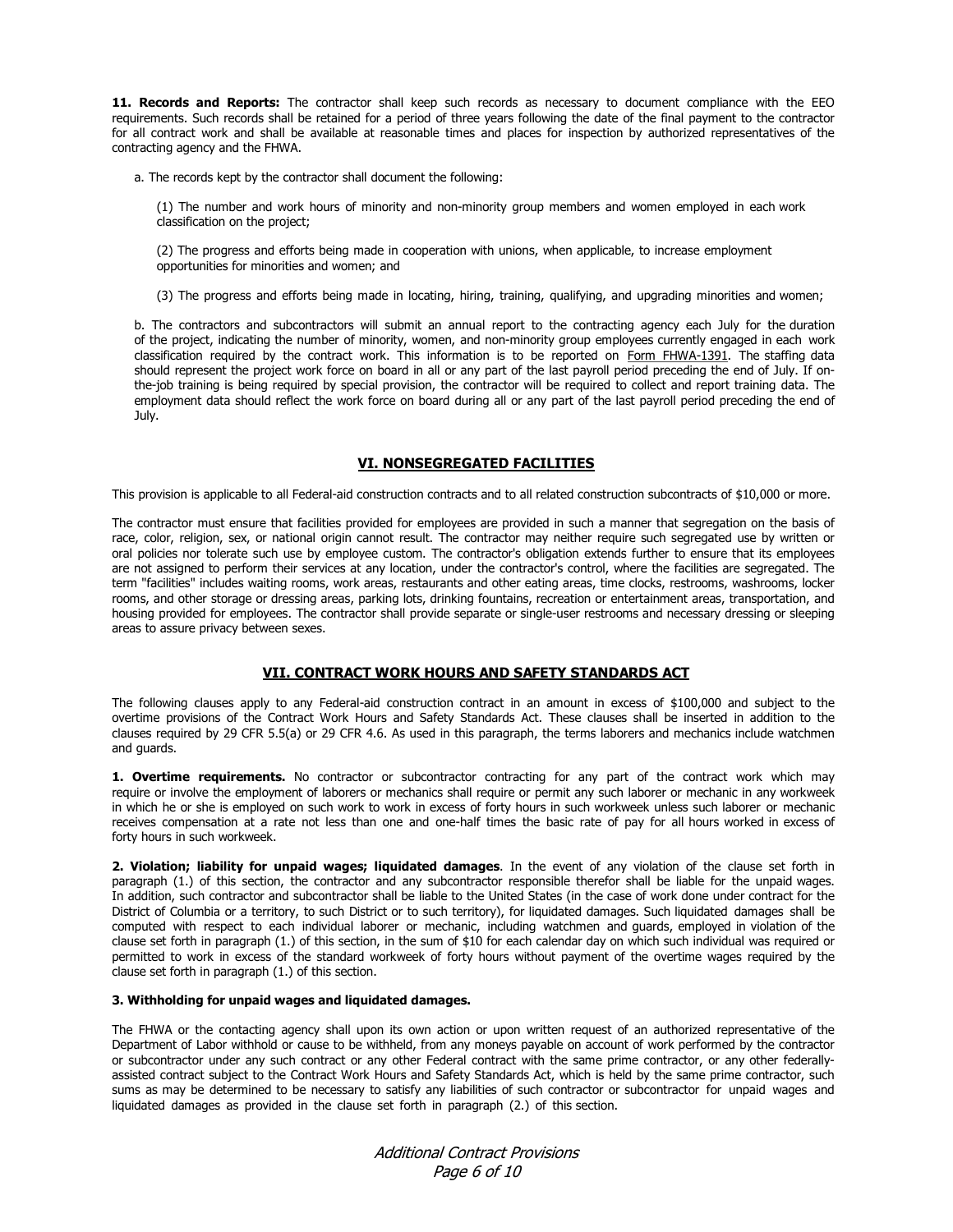**4. Subcontracts.** The contractor or subcontractor shall insert in any subcontracts the clauses set forth in paragraph (1.) through (4.) of this section and also a clause requiring the subcontractors to include these clauses in any lower tier subcontracts. The prime contractor shall be responsible for compliance by any subcontractor or lower tier subcontractor with the clauses set forth in paragraphs (1.) through (4.) of this section.

## **VII. SAFETY: ACCIDENT PREVENTION**

This provision is applicable to all Federal-aid construction contracts and to all related subcontracts.

1. In the performance of this contract the contractor shall comply with all applicable Federal, State, and local laws governing safety, health, and sanitation (23 CFR 635). The contractor shall provide all safeguards, safety devices and protective equipment and take any other needed actions as it determines, or as the contracting officer may determine, to be reasonably necessary to protect the life and health of employees on the job and the safety of the public and to protect property in connection with the performance of the work covered by the contract.

2. It is a condition of this contract, and shall be made a condition of each subcontract, which the contractor enters into pursuant to this contract, that the contractor and any subcontractor shall not permit any employee, in performance of the contract, to work in surroundings or under conditions which are unsanitary, hazardous or dangerous to his/her health or safety, as determined under construction safety and health standards (29 CFR 1926) promulgated by the Secretary of Labor, in accordance with Section 107 of the Contract Work Hours and Safety Standards Act (40 U.S.C. 3704).

3. Pursuant to 29 CFR 1926.3, it is a condition of this contract that the Secretary of Labor or authorized representative thereof, shall have right of entry to any site of contract performance to inspect or investigate the matter of compliance with the construction safety and health standards and to carry out the duties of the Secretary under Section 107 of the Contract Work Hours and Safety Standards Act (40 U.S.C.3704).

## **IX. FALSE STATEMENTS CONCERNING HIGHWAY PROJECTS**

This provision is applicable to all Federal-aid construction contracts and to all related subcontracts.

In order to assure high quality and durable construction in conformity with approved plans and specifications and a high degree of reliability on statements and representations made by engineers, contractors, suppliers, and workers on Federal-aid highway projects, it is essential that all persons concerned with the project perform their functions as carefully, thoroughly, and honestly as possible. Willful falsification, distortion, or misrepresentation with respect to any facts related to the project is a violation of Federal law. To prevent any misunderstanding regarding the seriousness of these and similar acts, Form FHWA-1022 shall be posted on each Federal-aid highway project (23 CFR 635) in one or more places where it is readily available to all persons concerned with the project:

## 18 U.S.C. 1020 reads as follows:

"Whoever, being an officer, agent, or employee of the United States, or of any State or Territory, or whoever, whether a person, association, firm, or corporation, knowingly makes any false statement, false representation, or false report as to the character, quality, quantity, or cost of the material used or to be used, or the quantity or quality of the work performed or to be performed, or the cost thereof in connection with the submission of plans, maps, specifications, contracts, or costs of construction on any highway or related project submitted for approval to the Secretary of Transportation; or

Whoever knowingly makes any false statement, false representation, false report or false claim with respect to the character, quality, quantity, or cost of any work performed or to be performed, or materials furnished or to be furnished, in connection with the construction of any highway or related project approved by the Secretary of Transportation; or

Whoever knowingly makes any false statement or false representation as to material fact in any statement, certificate, or report submitted pursuant to provisions of the Federal-aid Roads Act approved July 1, 1916, (39 Stat. 355), as amended and supplemented;

Shall be fined under this title or imprisoned not more than 5 years or both."

### **X. IMPLEMENTATION OF CLEAN AIR ACT AND FEDERAL WATER POLLUTION CONTROL ACT**

This provision is applicable to all Federal-aid construction contracts and to all related subcontracts.

By submission of this bid/proposal or the execution of this contract, or subcontract, as appropriate, the bidder, proposer, Federalaid construction contractor, or subcontractor, as appropriate, will be deemed to have stipulated as follows:

> Additional Contract Provisions Page 7 of 10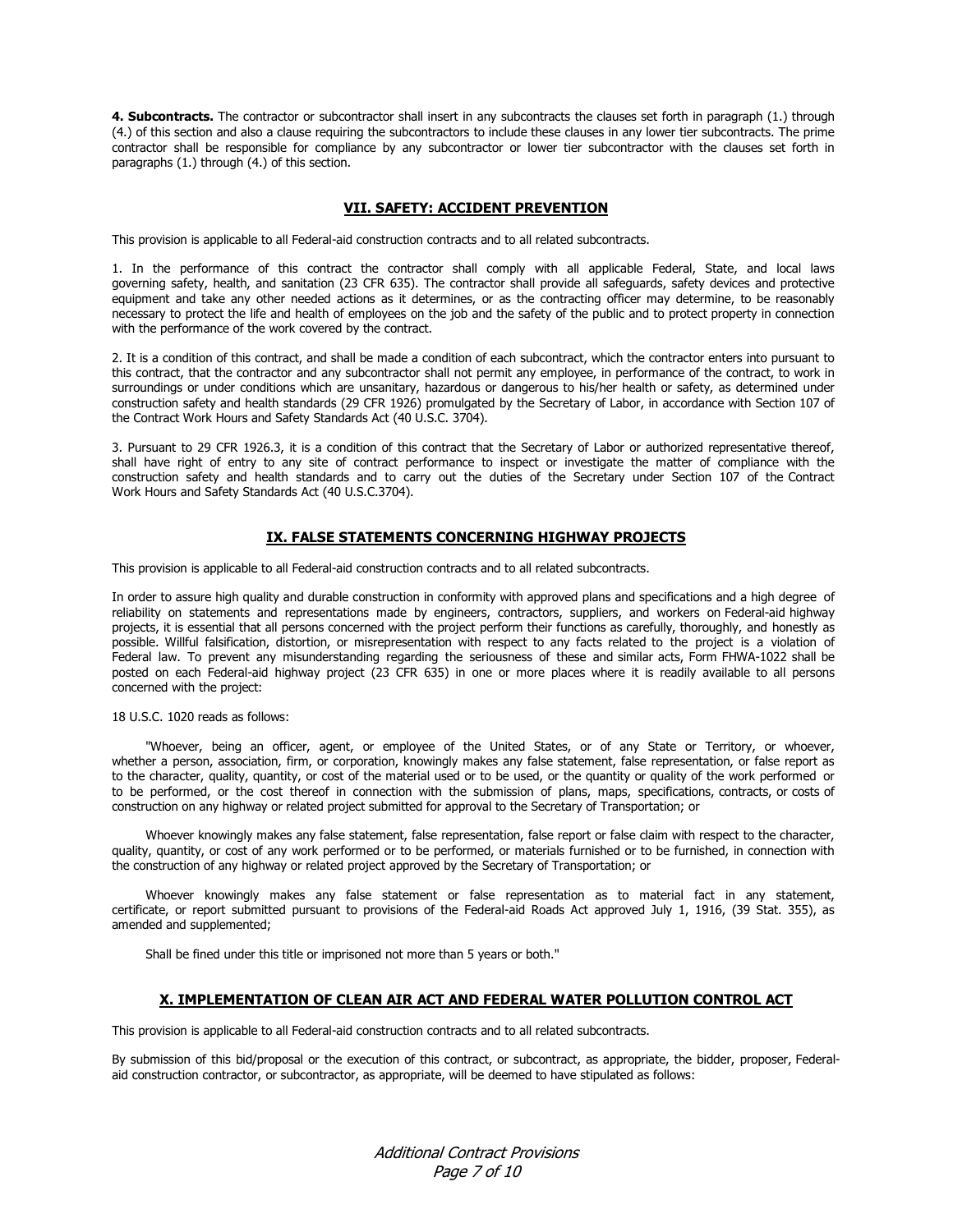1. That any person who is or will be utilized in the performance of this contract is not prohibited from receiving an award due to a violation of Section 508 of the Clean Water Act or Section 306 of the Clean Air Act.

2. That the contractor agrees to include or cause to be included the requirements of paragraph (1) of this Section X in every subcontract, and further agrees to take such action as the contracting agency may direct as a means of enforcing such requirements.

# **XI. CERTIFICATION REGARDING DEBARMENT, SUSPENSION, INELIGIBILITY AND VOLUNTARY EXCLUSION**

This provision is applicable to all Federal-aid construction contracts, design-build contracts, subcontracts, lower-tier subcontracts, purchase orders, lease agreements, consultant contracts or any other covered transaction requiring FHWA approval or that is estimated to cost \$25,000 or more – as defined in 2 CFR Parts 180 and 1200.

#### **1. Instructions for Certification – First Tier Participants:**

a. By signing and submitting this proposal, the prospective first tier participant is providing the certification set out below.

b. The inability of a person to provide the certification set out below will not necessarily result in denial of participation in this covered transaction. The prospective first tier participant shall submit an explanation of why it cannot provide the certification set out below. The certification or explanation will be considered in connection with the department or agency's determination whether to enter into this transaction. However, failure of the prospective first tier participant to furnish a certification or an explanation shall disqualify such a person from participation in this transaction.

c. The certification in this clause is a material representation of fact upon which reliance was placed when the contracting agency determined to enter into this transaction. If it is later determined that the prospective participant knowingly rendered an erroneous certification, in addition to other remedies available to the Federal Government, the contracting agency may terminate this transaction for cause of default.

d. The prospective first tier participant shall provide immediate written notice to the contracting agency to whom this proposal is submitted if any time the prospective first tier participant learns that its certification was erroneous when submitted or has become erroneous by reason of changed circumstances.

e. The terms "covered transaction," "debarred," "suspended," "ineligible," "participant," "person," "principal," and "voluntarily excluded," as used in this clause, are defined in 2 CFR Parts 180 and 1200. "First Tier Covered Transactions" refers to any covered transaction between a grantee or subgrantee of Federal funds and a participant (such as the prime or general contract). "Lower Tier Covered Transactions" refers to any covered transaction under a First Tier Covered Transaction (such as subcontracts). "First Tier Participant" refers to the participant who has entered into a covered transaction with a grantee or subgrantee of Federal funds (such as the prime or general contractor). "Lower Tier Participant" refers any participant who has entered into a covered transaction with a First Tier Participant or other Lower Tier Participants (such as subcontractors and suppliers).

f. The prospective first tier participant agrees by submitting this proposal that, should the proposed covered transaction be entered into, it shall not knowingly enter into any lower tier covered transaction with a person who is debarred, suspended, declared ineligible, or voluntarily excluded from participation in this covered transaction, unless authorized by the department or agency entering into this transaction.

g. The prospective first tier participant further agrees by submitting this proposal that it will include the clause titled "Certification Regarding Debarment, Suspension, Ineligibility and Voluntary Exclusion-Lower Tier Covered Transactions," provided by the department or contracting agency, entering into this covered transaction, without modification, in all lower tier covered transactions and in all solicitations for lower tier covered transactions exceeding the \$25,000 threshold.

h. A participant in a covered transaction may rely upon a certification of a prospective participant in a lower tier unless it knows that the certification is erroneous. A participant is responsible for ensuring that its principals are not suspended, debarred, or otherwise ineligible to participate in covered transactions. To verify the eligibility of its principals, as well as the eligibility of any lower tier prospective participants, each participant may, but is not required to, check the Excluded Parties List System website (https://www.epls.gov/), which is compiled by the General Services Administration.

i. Nothing contained in the foregoing shall be construed to require the establishment of a system of records in order to render in good faith the certification required by this clause. The knowledge and information of the prospective participant is not required to exceed that which is normally possessed by a prudent person in the ordinary course of business dealings.

j. Except for transactions authorized under paragraph (f) of these instructions, if a participant in a covered transaction knowingly enters into a lower tier covered transaction with a person who is suspended, debarred, ineligible, or voluntarily excluded from participation in this transaction, in addition to other remedies available to the Federal Government, the department or agency may terminate this transaction for cause or default.

> Additional Contract Provisions Page 8 of 10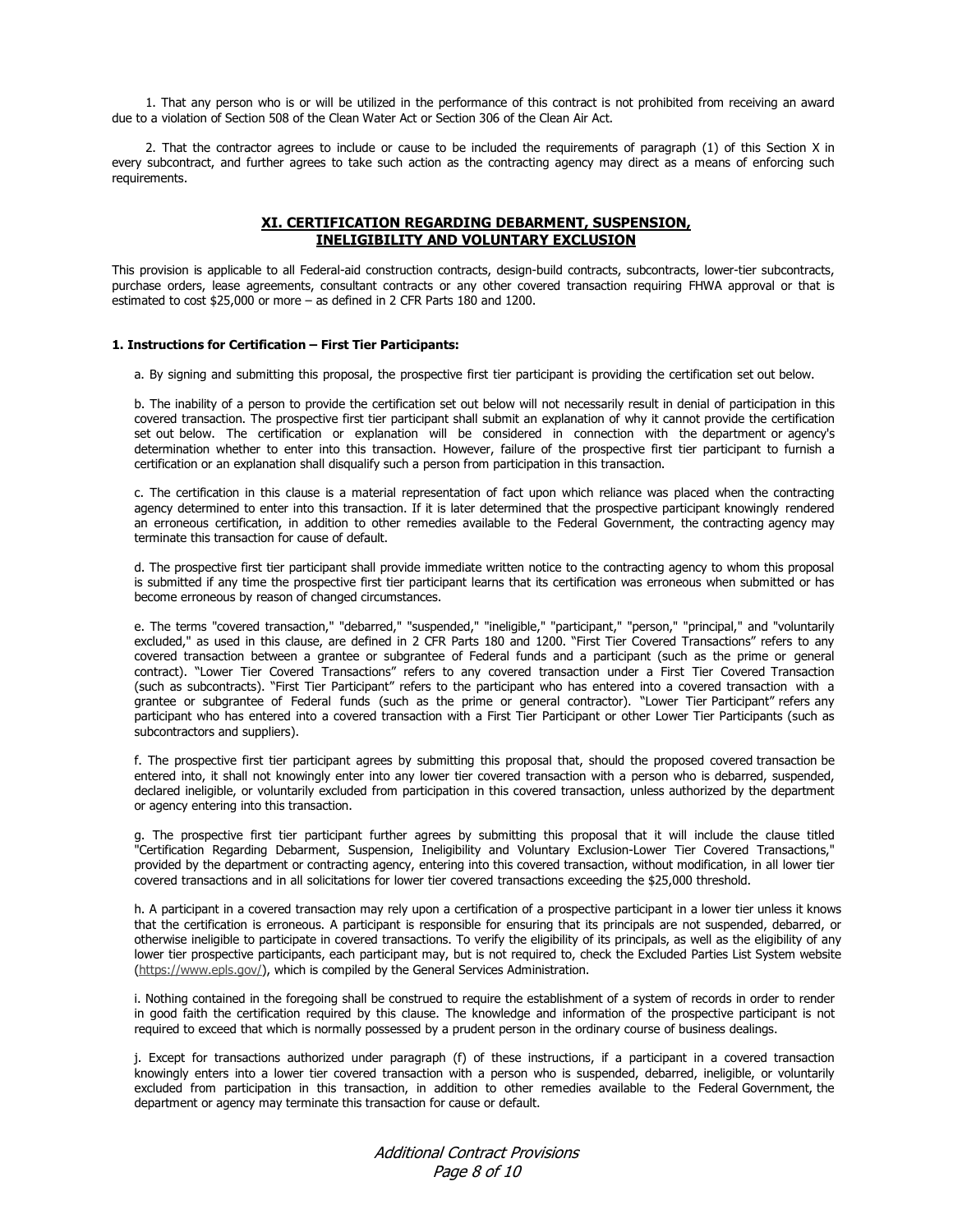#### **2. Certification Regarding Debarment, Suspension, Ineligibility and Voluntary Exclusion – First Tier Participants:**

a. The prospective first tier participant certifies to the best of its knowledge and belief, that it and its principals:

(1) Are not presently debarred, suspended, proposed for debarment, declared ineligible, or voluntarily excluded from participating in covered transactions by any Federal department or agency;

(2) Have not within a three-year period preceding this proposal been convicted of or had a civil judgment rendered against them for commission of fraud or a criminal offense in connection with obtaining, attempting to obtain, or performing a public (Federal, State or local) transaction or contract under a public transaction; violation of Federal or State antitrust statutes or commission of embezzlement, theft, forgery, bribery, falsification or destruction of records, making false statements, or receiving stolen property;

(3) Are not presently indicted for or otherwise criminally or civilly charged by a governmental entity (Federal, State or  $\overline{\text{local}}$ ) with commission of any of the offenses enumerated in paragraph (a)(2) of this certification; and

(4) Have not within a three-year period preceding this application/proposal had one or more public transactions (Federal, State or local) terminated for cause or default.

b. Where the prospective participant is unable to certify to any of the statements in this certification, such prospective participant shall attach an explanation to this proposal.

#### **3. Instructions for Certification -Lower Tier Participants:**

(Applicable to all subcontracts, purchase orders and other lower tier transactions requiring prior FHWA approval or estimated to cost \$25,000 or more -2 CFR Parts 180 and 1200)

a. By signing and submitting this proposal, the prospective lower tier is providing the certification set out below.

b. The certification in this clause is a material representation of fact upon which reliance was placed when this transaction was entered into. If it is later determined that the prospective lower tier participant knowingly rendered an erroneous certification, in addition to other remedies available to the Federal Government, the department, or agency with which this transaction originated may pursue available remedies, including suspension and/or debarment.

c. The prospective lower tier participant shall provide immediate written notice to the person to which this proposal is submitted if at any time the prospective lower tier participant learns that its certification was erroneous by reason of changed circumstances.

d. The terms "covered transaction," "debarred," "suspended," "ineligible," "participant," "person," "principal," and "voluntarily excluded," as used in this clause, are defined in 2 CFR Parts 180 and 1200. You may contact the person to which this proposal is submitted for assistance in obtaining a copy of those regulations. "First Tier Covered Transactions" refers to any covered transaction between a grantee or subgrantee of Federal funds and a participant (such as the prime or general contract). "Lower Tier Covered Transactions" refers to any covered transaction under a First Tier Covered Transaction (such as subcontracts). "First Tier Participant" refers to the participant who has entered into a covered transaction with a grantee or subgrantee of Federal funds (such as the prime or general contractor). "Lower Tier Participant" refers any participant who has entered into a covered transaction with a First Tier Participant or other Lower Tier Participants (such as subcontractors and suppliers).

e. The prospective lower tier participant agrees by submitting this proposal that, should the proposed covered transaction be entered into, it shall not knowingly enter into any lower tier covered transaction with a person who is debarred, suspended, declared ineligible, or voluntarily excluded from participation in this covered transaction, unless authorized by the department or agency with which this transaction originated.

f. The prospective lower tier participant further agrees by submitting this proposal that it will include this clause titled "Certification Regarding Debarment, Suspension, Ineligibility and Voluntary Exclusion-Lower Tier Covered Transaction," without modification, in all lower tier covered transactions and in all solicitations for lower tier covered transactions exceeding the \$25,000 threshold.

g. A participant in a covered transaction may rely upon a certification of a prospective participant in a lower tier covered transaction that is not debarred, suspended, ineligible, or voluntarily excluded from the covered transaction, unless it knows that the certification is erroneous. A participant is responsible for ensuring that its principals are not suspended, debarred, or otherwise ineligible to participate in covered transactions. To verify the eligibility of its principals, as well as the eligibility of any lower tier prospective participants, each participant may, but is not required to, check the Excluded Parties List System website (https://www.epls.gov/), which is compiled by the General Services Administration.

h. Nothing contained in the foregoing shall be construed to require establishment of a system of records in order to render in good faith the certification required by this clause. The knowledge and information of participant is not required to exceed that which is normally possessed by a prudent person in the ordinary course of business dealings.

> Additional Contract Provisions Page 9 of 10